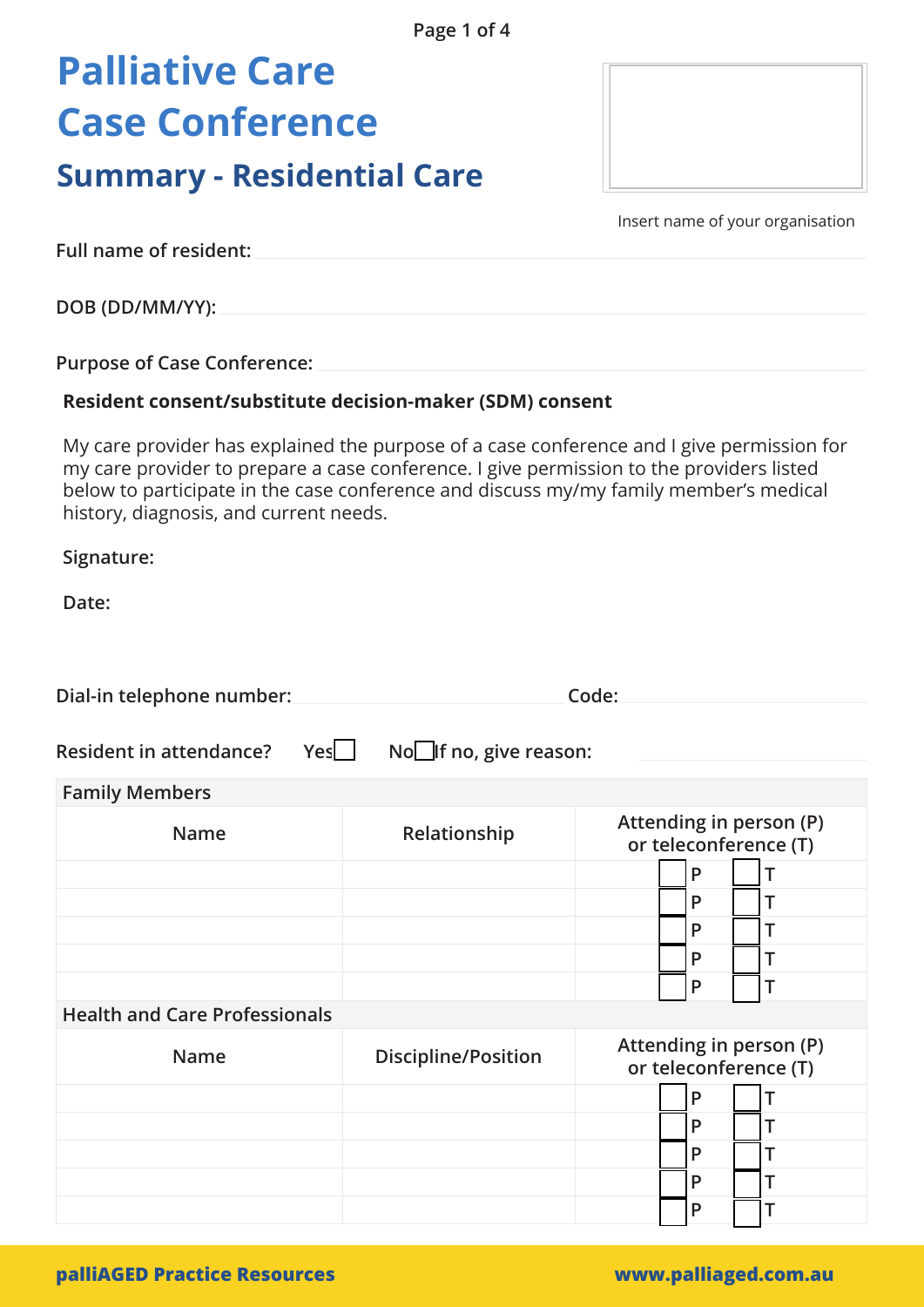**Page 2 of 4**

## **Palliative Care Case Conference**

## **Summary - Residential Care (continued)**

**Start time:**

**Need (as appropriate)** 

| <b>Key Issues</b>                                                                                             | <b>Description</b> |
|---------------------------------------------------------------------------------------------------------------|--------------------|
| <b>Advance care plan</b>                                                                                      |                    |
| Does this need to be reviewed?<br>Does the person understand their<br>diagnosis/prognosis?                    |                    |
| <b>Symptoms</b>                                                                                               |                    |
| For example: fatigue, anorexia, pain,<br>nausea, dyspnoea, dysphagia                                          |                    |
| Social/psychological needs                                                                                    |                    |
| For example: isolation, anxiety, depression<br>What supports are being provided?<br>What supports are needed? |                    |
| <b>Assessments/investigations</b>                                                                             |                    |
| Can the resident manage ADL's (Activities<br>of Daily Living)?<br>Do they need additional support?            |                    |
| <b>Carer/Family issues or needs</b>                                                                           |                    |
|                                                                                                               |                    |
| <b>Other</b>                                                                                                  |                    |
| For example: general issues, housing issues,<br>financial issues                                              |                    |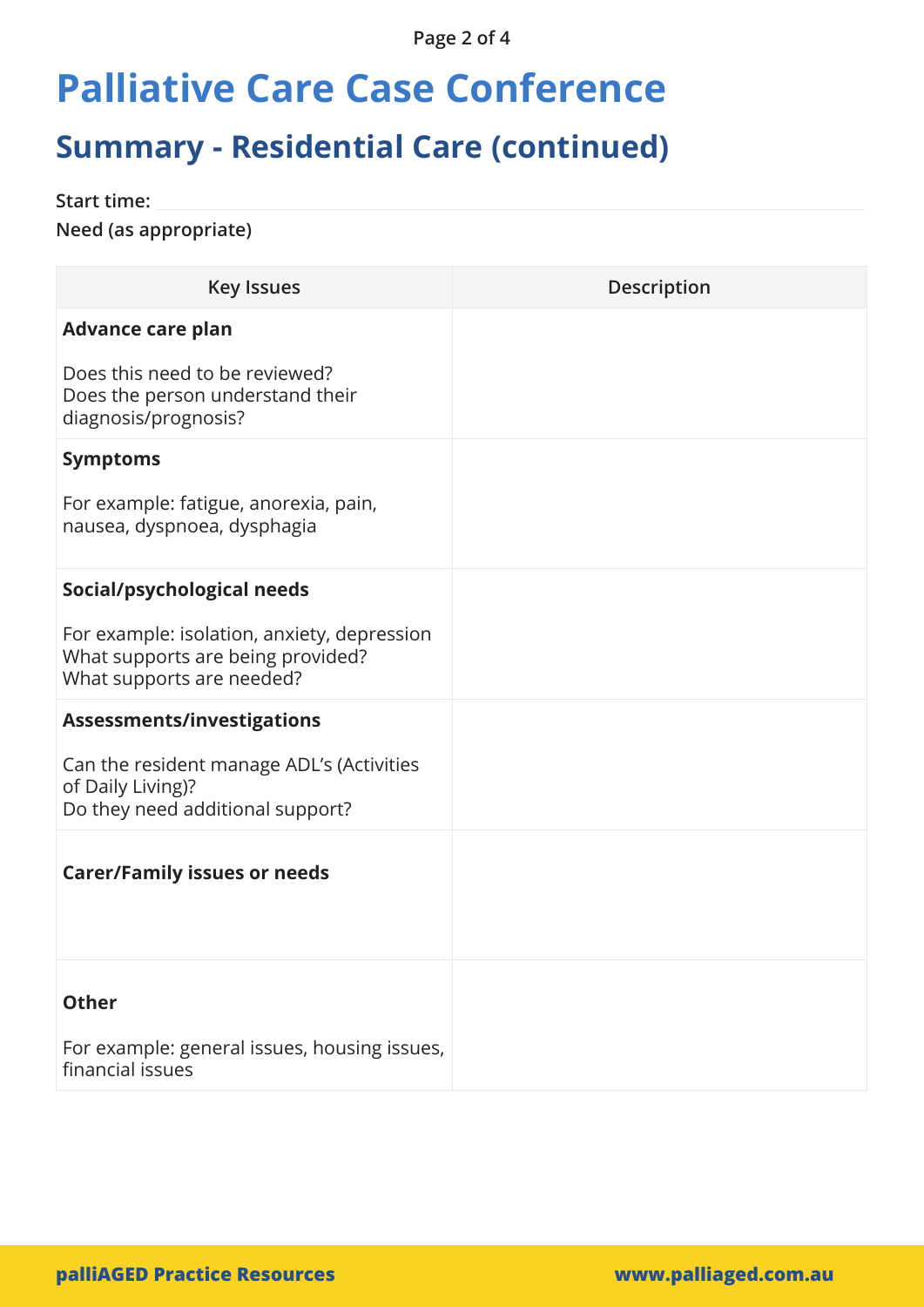### **Page 3 of 4**

## **Palliative Care Case Conference**

## **Summary - Residential Care (continued)**

### **Agreed Action Plan**

| Goal | <b>Actions</b> | Key Person(s)<br>Responsible | Description |
|------|----------------|------------------------------|-------------|
|      |                |                              |             |
|      |                |                              |             |
|      |                |                              |             |
|      |                |                              |             |
|      |                |                              |             |
|      |                |                              |             |
|      |                |                              |             |